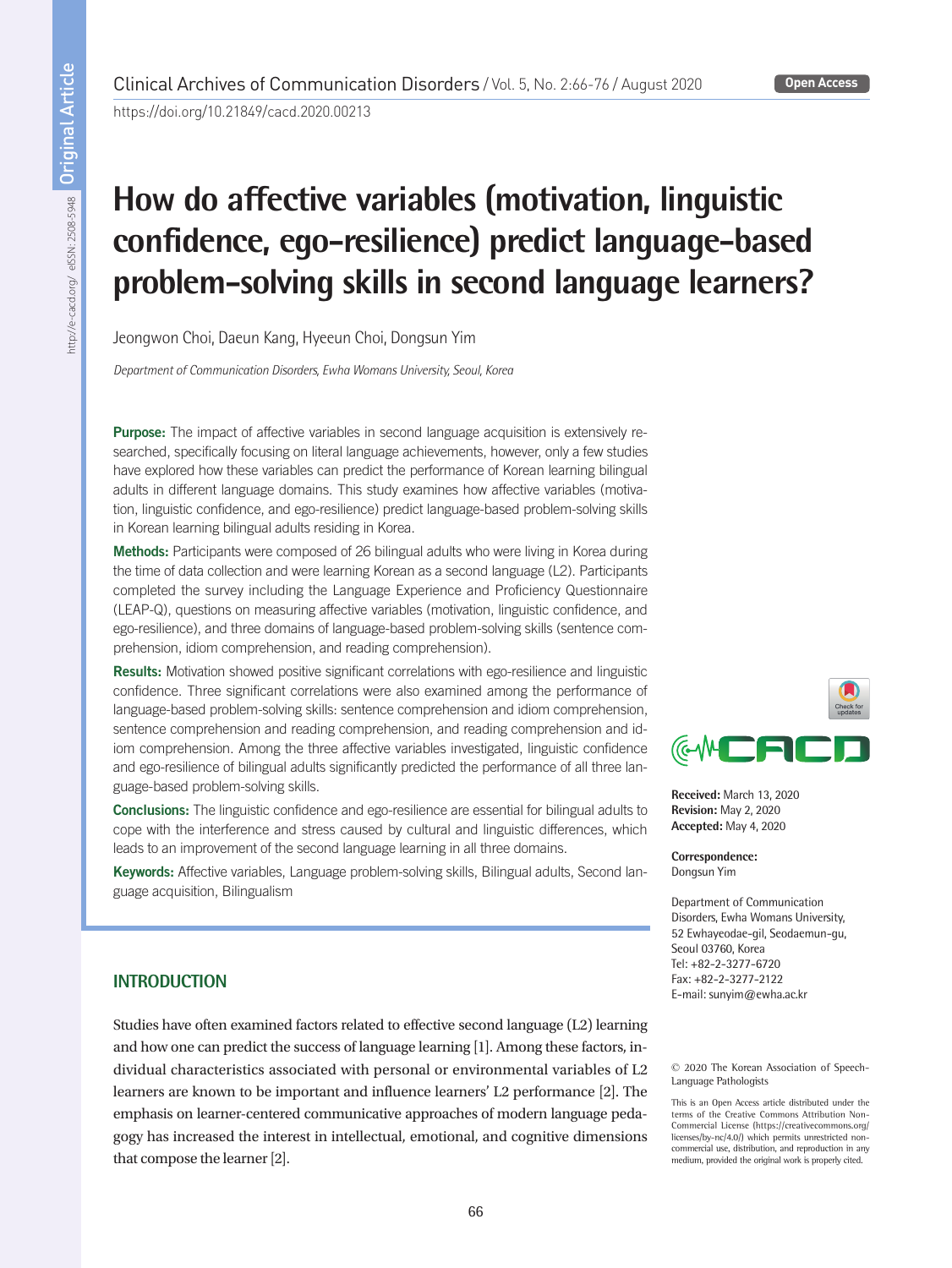The majority of previous research has focused on the relationship between affective variables of English and European language learners, and their L2 performance. Throughout the self-report questionnaire, Shih [1] found that self-efficacy, L2 anxiety, and the self-regulatory strategies of 356 Thai high school students, who learned English as L2, had an impact on their academic performance. Bang and Hiver [3] investigated the relationship regarding L2 linguistic knowledge, L2 listening proficiency, strategy, anxiety, and the self-determined motivation of 300 Korean high school students who studied English as L2. These participants were evaluated on L2 vocabulary, syntactic knowledge, and listening proficiency through various test forms. They also completed the self-report survey to answer the L2 listening strategy, anxiety, and motivation items. The result indicated that intrinsic motivation, the subtype of self-determined motivation, was the most significant predictor of L2 listening proficiency. In contrast, relatively few studies have examined affective variables of people who learn less commonly taught languages (LCTL), for example, Korean as an L2. Pyun et al. [2] examined the relationship between Korean learners' affective variables (motivation, anxiety, linguistic confidence, and classroom risk-taking) and their oral achievement. The study was conducted with 104 university students in a classroom setting. Participants completed the survey questionnaire to self-measure four affective variables. Participants' oral achievement was positively correlated with linguistic confidence and risk-taking and the only significant predictor was the risk-taking variable. As their research suggested, it was important to find the relationship between affective variables and L2 learning of LCTL; the purpose of the current study is to examine if affective variables, measuring motivation, linguistic confidence, and ego-resilience, predict Korean language-based problem-solving skills in L2 learners.

Motivation is known to be the driving force that catalyzes L2 learning, maintains efforts to achieve goals [4,5], and is an important determinant of L2 acquisition [6-8]. Additionally, linguistic confidence is the primary affective variable underlying L2 acquisition, and it impacts attitudes and efforts in learning L2 [9-11]. The prior studies indicate that linguistic confidence is an important predictor of foreign language ability [10]. Egoresilience, which is related to an individual's personality, refers to a dynamic ability that produces less sensitivity to anxiety, flexibly coping with internal and external stresses, and facilitates an easy return to the previous self-control level [12, 13]. Ego-resilience controls or reduces levels of tension and endurance depending on the situation [13-15]. Thus, this

study hypothesized that the degree of participants' ego-resilience would affect their ability to resolve stressors or difficulties when accepting and internalizing new information in L2 learning.

In this study, participants' language ability was measured by three different language-based problem-solving tasks. The language-based problem-solving skills measured second language learners' syntactic ability, pragmatic ability, and their overall language comprehension skill about reading in Korean. These tasks are anticipated to tap overall language domains. Cognitive flexibility is a critical component when interpreting and inferring the context to solve the idiom comprehension task. Thus, the idiom comprehension task is predicted to be significantly related to the foreign Korean learners' ego-resilience, which will be a unique variable when attempting to measure the flexibility and quality of their future language performance while handling difficulties in unfamiliar situations.

## **LITERATURE REVIEW**

#### **Motivation**

Motivation is one of the most significant variables in determining the success of long-term L2 learning. The L2 motivational self system, which is the theoretical framework for describing learners' motivation to learn modern languages [16], has been conceptualized within various studies over the past few decades [17]. Attitudes toward L2, significant part of motivation, provides the impetus to start L2 learning [18]. In summary, motivation is the driving force that sustains a long learning process [4,5,19,20]. Since L2 motivation evolves with circumstances as well as cultural and psychological variables, it is complex, dynamic, and requires adaptation [20]. Additionally, as time goes on, learners can make changes in motivation, so it can be difficult to define the concept of motivation [21]. A total of 60 Persian L2 learners' self-reported responses, regarding autonomy and motivation, were studied by Hashemian and Soureshjani [22]. They concluded L2 learners with higher motivations are more successful and efficient in L2 academic performance.

## **Linguistic confidence**

Past studies of linguistic confidence provided evidence that in learning environments accompanied by support and assistance, linguistic confidence and motivation increases [23]; learners also do not easily give up when faced with a low level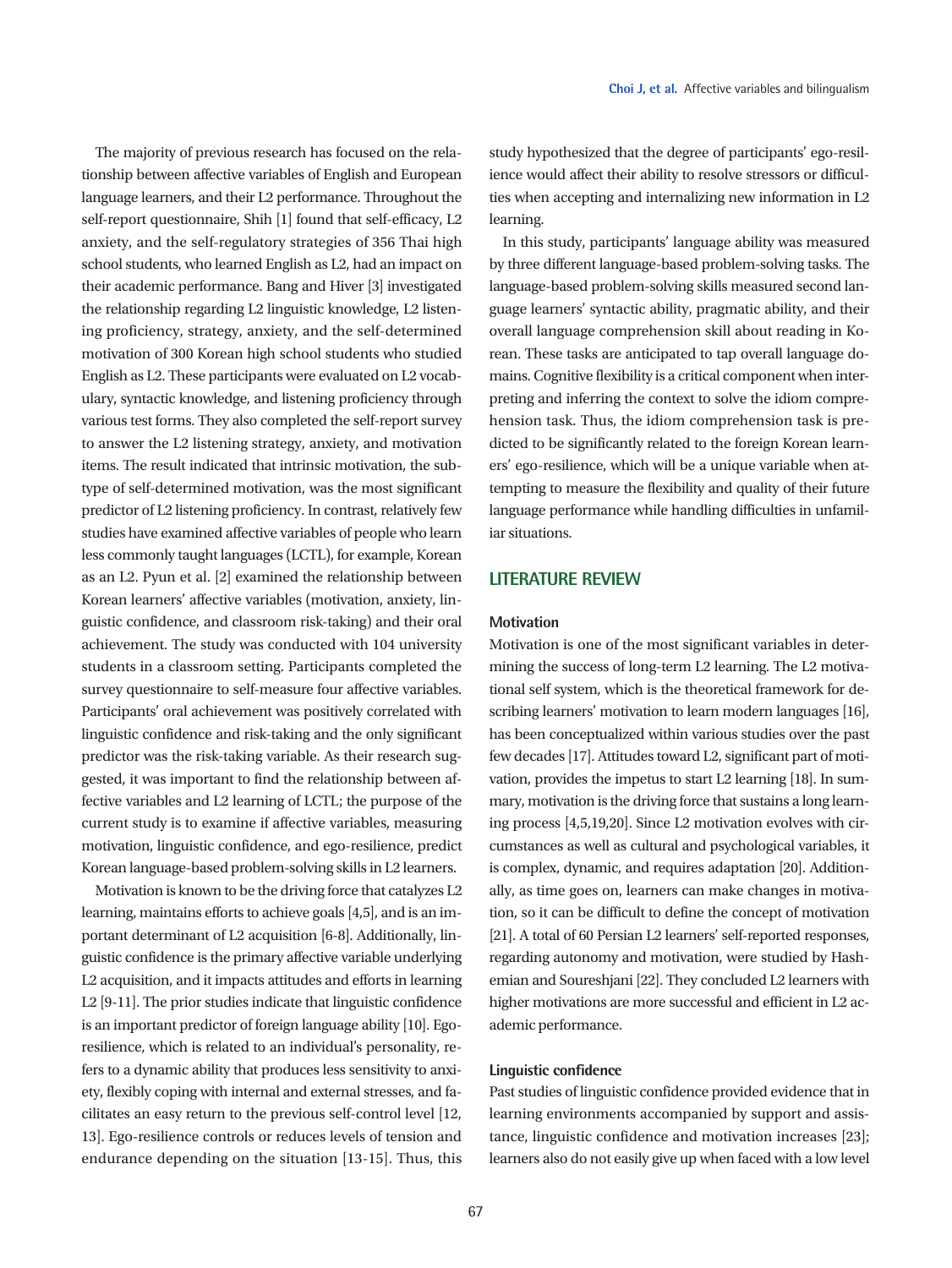of anxiety while using L2, which leads to L2 usage and the further development of communication skills [24,25]. Positive experiences produce greater motivation in L2 learners and allow them to develop further. Both positive and negative correlation between linguistic confidence and foreign language learning were found in much of the previous research [26-29]. Rubio [30] validated this phenomenon by asserting that the concept of linguistic confidence can be explained differently in which linguistic confidence has both psychological and social aspects, and the lower the linguistic confidence, the more likely it is to cause some psychological conditions such as anxiety, fear, or antisocial behavior that could have a negative impact on foreign language learning. However, contact with native speakers of L2 has been found to affect linguistic confidence, which leads to positive attitudes toward the L2 community and greater L2 achievement [31].

#### **Ego-resilience**

Ego-resilience is a personality trait that allows individuals to modify their way of expressing self-control for the formation and development of the self in connection to the environment [32]. Ego-resilience has a large impact on the formation of motivation [33], which, in turn, decides the direction of or goals and produces the power needed to achieve them [34]. The ability to control the level of tension and patience [13,14] is more apparent in a person with high ego-resilience, and in this case, shows a general adaptation to becoming more flexible when handling difficulties in unfamiliar situations [35,36]. Luthar, Cicchetti, and Becker [15] defined ego-resilience as not just a result of successful adaptation, but rather a dynamic process that is changed and acquired in the process of development. Therefore, ego-resilience, which is the basis of learning [34], is considered a significant factor of L2 learning, which requires the ability to adapt to unique circumstances [36].

#### **Language-based problem-solving skills**

In order to examine the correlation between three affective variables: motivation, linguistic confidence, and ego-resilience, regarding language-based problem-solving skills, we investigated language-based problem-solving skills in Korean rather than just vocabulary skills. Language-based problemsolving skills are defined as the ability to, in a target language: logically think, deduce, and express in specific circumstances happening in common day to day situations [37]. Languagebased problem-solving requires metalinguistic skills that combine personal knowledge, experience, and the understanding of contexts, circumstances, and logical relationships between events [37]. Therefore, these skills can be measured by sentences, idioms, and reading comprehension tasks. Moreover, language-based problem-solving skills that consisting of complex processes, such as interest in language, personal variables in attitudes, and contextual variables in the environment [37] are greatly influenced by affective variables such as motivation, linguistic confidence, and ego-resilience.

In this study, reading and comprehension tasks were chosen to measure language-based problem-solving skills, which require a cognitively demanding process. While reading in L2, it is even more cognitively demanding since it requires careful consideration of language skills, cultural backgrounds, and the learners' motivation [38]. Understanding idioms in L2 is a challenging task, but idioms are necessary for L2 learners because they are used in everyday conversations [39]. Ellis [40] stated that the knowledge of idioms and the ability to know how to use idioms in L2 are significant indicators of L2 learners' communication skills. Studies have found that even though idioms are not as arbitrary and unfamiliar as traditionally thought, their meanings can be accurately predicted by learners who know lexical elements [41].

## **RESEARCH QUESTIONS**

This study hypothesized Korean L2 adults' affective variables (motivation, linguistic confidence, and ego-resilience) have a significant influence on their ability to solve language-based problems. In this study, the correlations and regression analyses between the language-based problem-solving skills measured through the understanding of sentences, idioms, reading, and affective variables were used to confirm which affective variables most significantly predict language-based problem-solving skills. The detailed research questions are as follows.

1. Is there a significant correlation between Korean learners' affective variables (motivation, linguistic confidence, and egoresilience) and their language-based problem-solving skills?

2. Among motivation, linguistic confidence, and ego-resilience, which affective variables most significantly predict language-based problem-solving skills?

## **METHODS**

#### **Participants**

Participants in this study included 26 bilingual adults who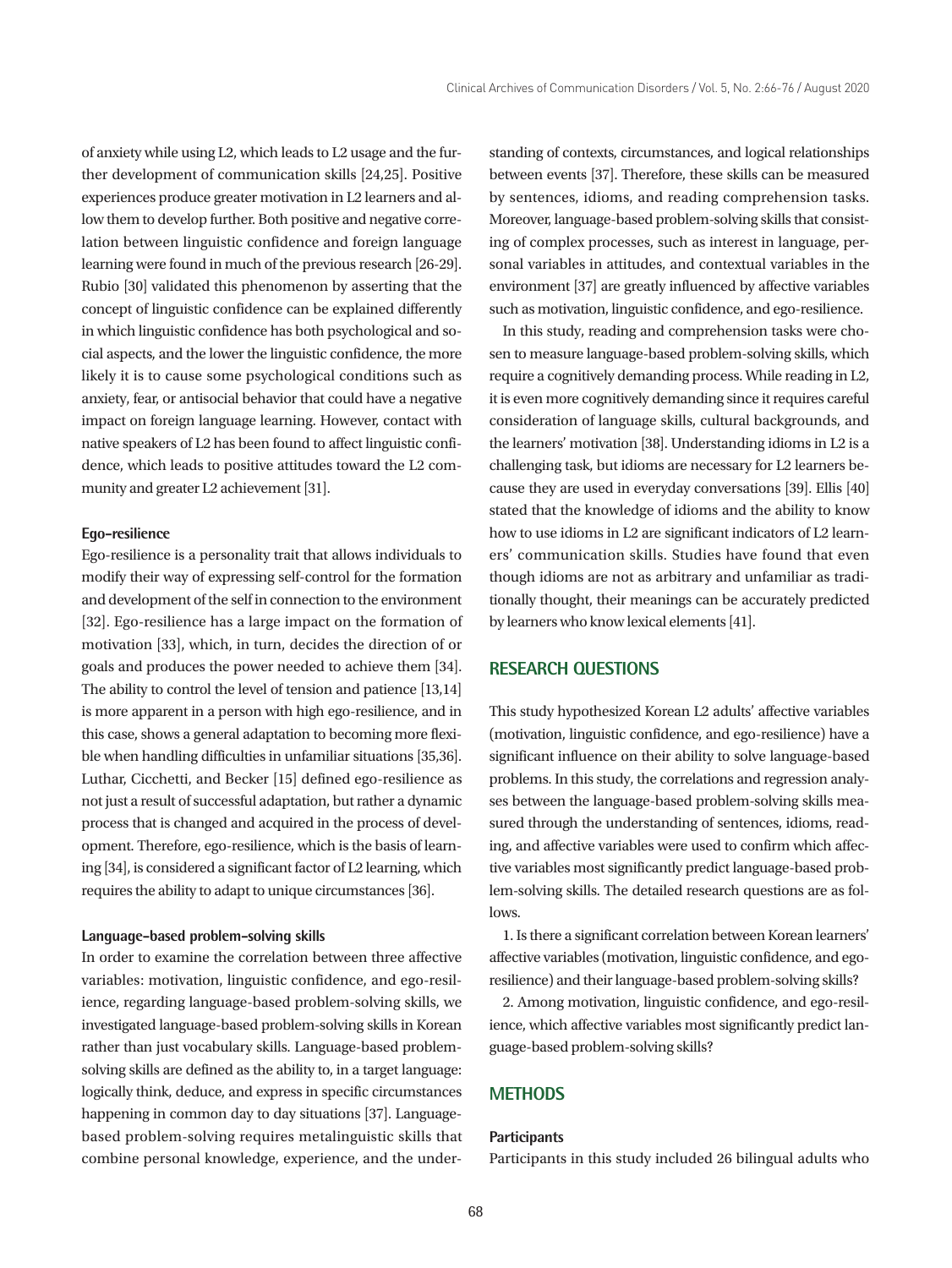**Table 1.** Means and standard deviations of participants' age, duration of learning Korean, and living duration in Korea

| Variables                   | Mean          | <b>Standard deviation</b> |
|-----------------------------|---------------|---------------------------|
| Age                         | 23.76 (year)  | 3.39                      |
| Duration of learning Korean | 28.74 (month) | 29.28                     |
| Living duration in Korea    | 20.36 (month) | 16.98                     |

were residing in Korea during the time of the data collection and were learning Korean as an L2. The survey was administered to 29 bilingual adults but 3 participants with Korean as L3 and extremely low performance in language-based problem-solving tasks were excluded. Out of the 26 participants, 19 were females, and 7 were males. Participants' age ranged from 18 to 35 years old and Table 1 presents the means and standard deviations of participants' age, duration of learning Korean, and living duration in Korea. Since the nationality of the participants was not limited, foreign language learners from various countries participated in the study. Their regional origins were classified as 12 Americans (U.S. and Canada), 10 Asians (China, Japan, Taiwan, Mongol, Bangladesh, and Kyrgyzstan), and 4 Europeans (German, France, Italy, and Serbia). Their academic backgrounds consist of 6 high school graduates, 13 university graduates with a bachelor's degree, and 7 graduate or proficiency degree holders. Fourteen participants learned Korean through regular online classes, at a university language institute, or other language institutes, and eleven participants responded that they were self-taught. Two out of eleven participants who were selftaught added that they often learn Korean while talking to their Korean colleagues and that they have taken Korean classes in the past. One person responded that they learned mainly through the newspaper and had experience taking classes in the past. The participants were recruited online and offline through bulletin boards at two universities located in Seoul, referred to here as university A and university B.

#### **Instruments**

The questionnaire used in this study was made using Google Survey. It took approximately 20 minutes for participants to respond to all questions. The questionnaire consists of background information related to the use of L1, L2, affective variables (motivation, linguistic confidence, and ego-resilience), and evaluations of the participants' language-based problemsolving skills. The Language Experience and Proficiency Questionnaire (LEAP-Q) was used to obtain information on bilingual language status regarding types, frequency, and situations of L1 and L2 use. LEAP-Q is a self-report and self-assessment tool for evaluating language profiles for bilingual and multilingual users [42]. LEAP-Q collects information from bilingual users in five areas: 1) language ability (including language proficiency, dominance, and preference), 2) age of language acquisition, 3) ways of language acquisition, 4) previous language exposure, and 5) current language use.

The proficiency of speaking, comprehension, and reading of the L1 (native language) and L2 or L3 (Korean) was questioned using the 5-point scale of low-fair-adequate-good-excellent to identify the level of perceived ability of their own language skills. On the questionnaire, background information about L1 and L2 use, such as duration and frequency of L1 and L2 use and the location of various environments they were used in. Also, information on how long the participant lived in countries using L1 and L2 and how often they used L1 and L2 in their workplace or school was collected regarding L1 and L2 respectively. The questionnaire also collected qualitative information about what environments the language is used in, as well as quantitative questions about how much participants are currently using their L1 and L2; in this case, L2 is Korean. The environment of language use is categorized in seven situations: interacting with friends, interacting with family, watching television, listening to music, reading, language lab/self-instruction, and listening to podcasts. Among the LEAP-Q original questions, questions regarding how foreign-language intonation has impacted participants were excluded as they were judged to be out of the scope of this study.

#### **Affective variables**

In this study, the affective variables relating to bilingual adults from various cultural and linguistic backgrounds were examined. When learning Korean in an unfamiliar environment the participants' self-assessment of their motivations, linguistic confidence, and ego-resilience were observed. Consistency of the affective variables' questionnaire was ensured with both positive and negatively phrased questions. All responses to the three affective variables questionnaire were measured on a 5-point Likert-type scale with 1 representing "strongly disagree" and 5 representing "strongly agree." The survey was designed to be written at a level appropriate to the participant's affective variables. All participants considered completed the survey in its entirety.

The eight questions on motivation were reapplied from items on the motivational scale [6,43] which was used in a previous study by Pyun et al. [2]. As the previous study ques-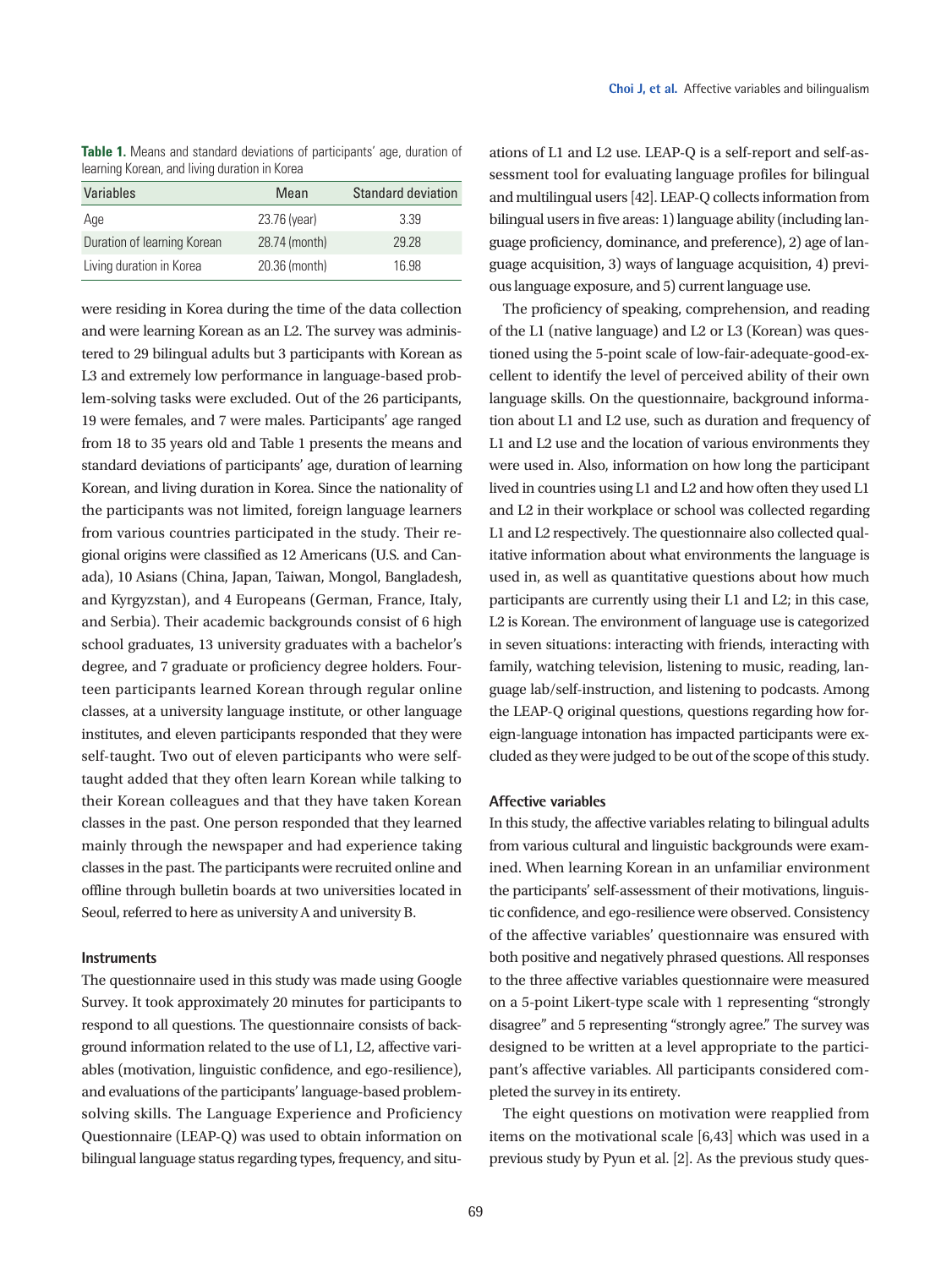• I quickly get over and recover from being startled. • I enjoy dealing with new and unusual situations. • I regard myself as a very energetic person. • I like to take different paths to familiar places.

The proficiency of bilingual adults who learn and use Korean for language problems solving skills were evaluated in three areas. First, Korean language expression and comprehension of sentences were evaluated in semantic areas. From questions in the Korean Oral Syntax Expression Comprehension Test (KOSECT) [44], 10 sentences were selected with accompanying photos, and two examples are shown as Figure 1 and Figure 2. To ensure the validity of the instrument, we selected 10 questions first and then reviewed them in a pilot test. A teacher who is currently teaching Korean to foreigners at a university language institute and three foreigners who have

**Language-based problem-solving skills**

sented in the Appendix. [Items for ego-resilience] • I am generous with my friends.

A total of fourteen ego-resilience questions were reapplied from the Ego-Resilience Scale [13]. Questions about participants and their ability at controlling themselves to adapt to the new circumstances were asked. The following questions were used in the survey, and the entire questions are pre-

tioned participants, who were learning Korean in a university class setting only, some expressions from the questionnaire were changed to apply to general situations rather than only a university class setting. The revised expressions and words are shown in parentheses. The "Korean" subject was changed to "Korean language" and "in my college program" to "in my life." The questions about motivation are as follows. The complete questionnaire is attached in the Appendix.

[Items for motivation]

- When it comes to studying Korean, I put much ( $\rightarrow$  a lot of) effort into it.
- During Korean class, I would like to have as much Korean as possible spoken (to me).
- If I had the opportunity to speak Korean outside of class ( $\rightarrow$ school), I would speak Korean as much as possible.
- Korean is an important subject  $(\rightarrow$  language) to me in my college program  $(\rightarrow$  life).

The eight questions on linguistic confidence were taken from the items in the Perceived Linguistic Self-Confidence statements used in the previous study [2]. This part consisted of questions that were meant to investigate the degree of linguistic confidence in learning Korean as a foreign language and using Korean in various life situations. The questionnaire is attached in an Appendix and some of the questions used in the survey are as follows:

[Items for linguistic confidence]

- I am confident I can understand most of what my teacher says in Korean class.
- I am confident I can use Korean vocabulary and expressions that I learned to interact with my teacher or friends.
- I am confident I can ask and answer various questions in Korean.
- I am confident I can talk about myself in Korean using sentences.

W ANTIQUE

민수는 안경을 쓴 아빠를 그리고 있다. Minsu is drawing a father with glasses.





vocabulary presented was adjusted to exclude words that



**Figure 1.** Example of Korean Oral Syntax Expression Comprehension Test (KOSECT).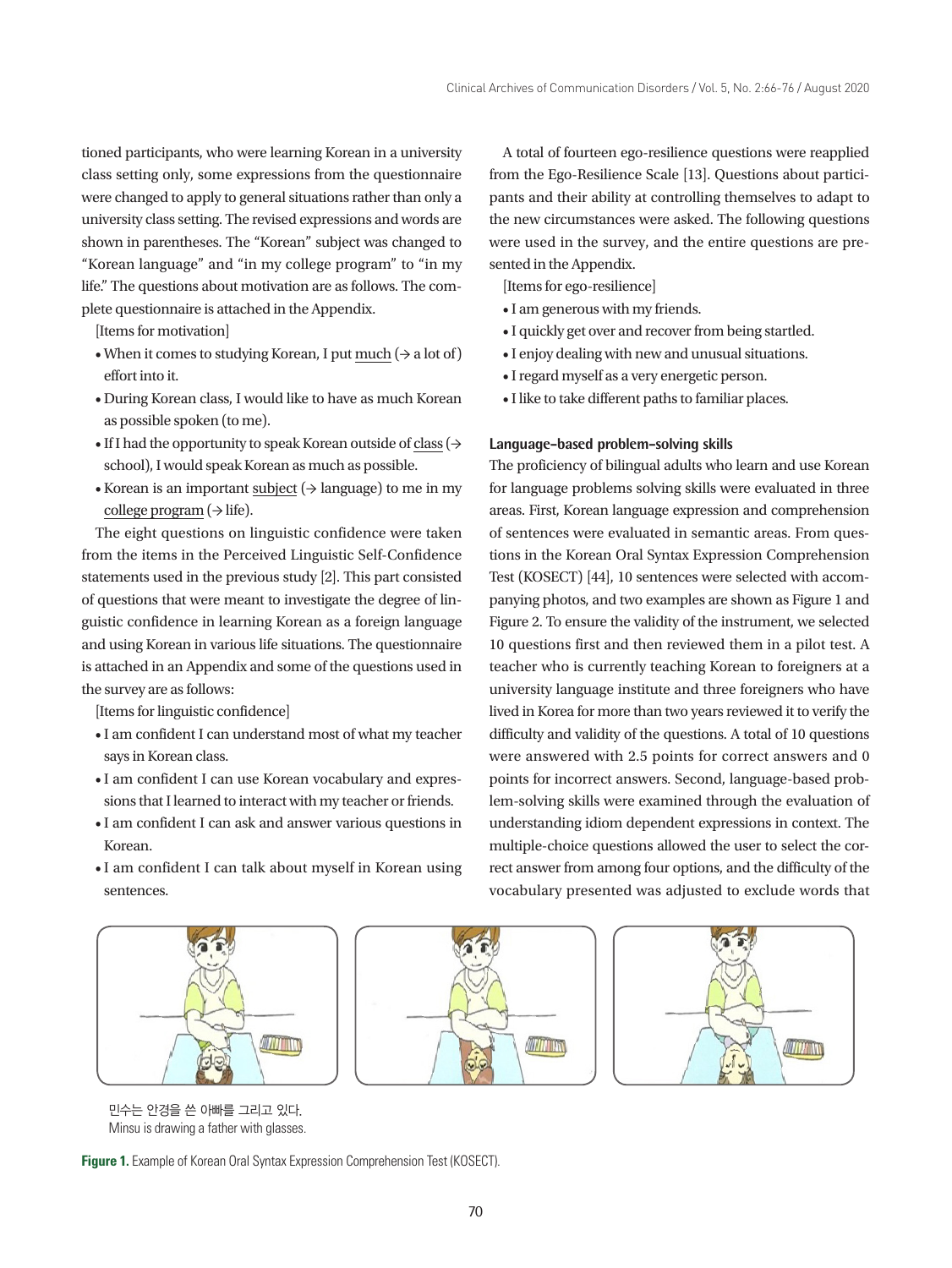

친구들이 몇명 밖에 없다. There are only a few friends.

**Figure 2.** Example of Korean Oral Syntax Expression Comprehension Test (KOSECT).

were difficult to understand by Korean learners who had studied for less than two years. There were 10 questions in total, 2.5 points for the correct answer, 0 for the wrong answer, and no answer was recognized as an exception because it was a multiple-choice questionnaire. Third, reading comprehension evaluation consisted of two short texts. It consisted of 11 to 12 sentences in a text and evaluated Korean reading comprehension by asking questions about factual and inferential information regarding the text. Questions asking literal information from the text were scored as either correct or incorrect answers. Also, five questions were asking inferential information from the text, and they were graded depending on the comprehensibility of the answers with a scale of zero, one point, three points, and five points.

## **RESULTS**

#### **Descriptive statistics**

Participants' overall responses to the measures of affective variables (motivation, linguistic confidence, and ego resilience) and performances to the language-based problemsolving tasks were analyzed using SPSS version 21.0 (SPSS Inc., Chicago, IL, USA). Table 2 presents means and the standard deviations of participants' affective variables and language-based problem-solving skills. Responses for affective variables were measured with the 5-point Likert-type scale, by participants, and the total scores were converted into percentages for a fair comparison between variables with different numbers of questions (motivation and linguistic confidence: 8, ego-resilience: 14). Each participant's total score of language-based problem-solving tasks was also converted into percentages. Among three affective variables, ego-resilience showed the highest scores (*M*= 54.38, *SD*= 7.07), second, motivation  $(M=33.72, SD=4.34)$ , and third, linguistic confidence  $(M= 29.21, SD = 8.1)$ . Regarding the performance of language**Table 2.** Means and standard deviations of participants' affective variables measurement and performance of language-based problem-solving tasks

| Variables             | Mean  | <b>Standard deviation</b> |
|-----------------------|-------|---------------------------|
| Motivation            | 33.72 | 4.34                      |
| Linguistic confidence | 29.21 | 8.1                       |
| Ego-resilience        | 54.38 | 7.07                      |
| LPST_SC               | 20.52 | 5.44                      |
| LPST_IC               | 15.78 | 5.87                      |
| LPST_RC               | 25.21 | 17.19                     |

LPST, language-based problem-solving task; SC, sentence comprehension; IC, idiom comprehension; RC, reading comprehension.

based problem-solving tasks, participants showed the highest scores on the reading comprehension task (*M*= 25.21, *SD*= 17.19). They showed lower performances on the sentence comprehension  $(M=20.52, SD=5.44)$ , and idiom comprehension tasks (*M*= 15.78, *SD*= 5.87).

#### **Correlation statistics**

Correlations between variables excluding several participants whose scores were too high or low. The study used SPSS version 21.0 (SPSS Inc., Chicago, IL, USA) for the statistical analysis of correlations. Pearson's product-moment correlation coefficients were used to investigate if there was a significant correlation between variables. First, significant correlations appeared between affective variables. Motivation showed a significant correlation with linguistic confidence  $(r=0.499, p<$ .01), and ego-resilience  $(r=0.475, p<0.05)$ . Second, there were significant correlations among performances of all three language-based problem-solving tasks. Sentence comprehension was significantly correlated with idiom comprehension  $(r=0.594, p<0.01)$ , and reading comprehension  $(r=0.605, p<0.01)$ .01). Idiom comprehension was significantly correlated with reading comprehension  $(r=0.656, p<0.01)$ . This result implies all three language-based problem-solving tasks were closely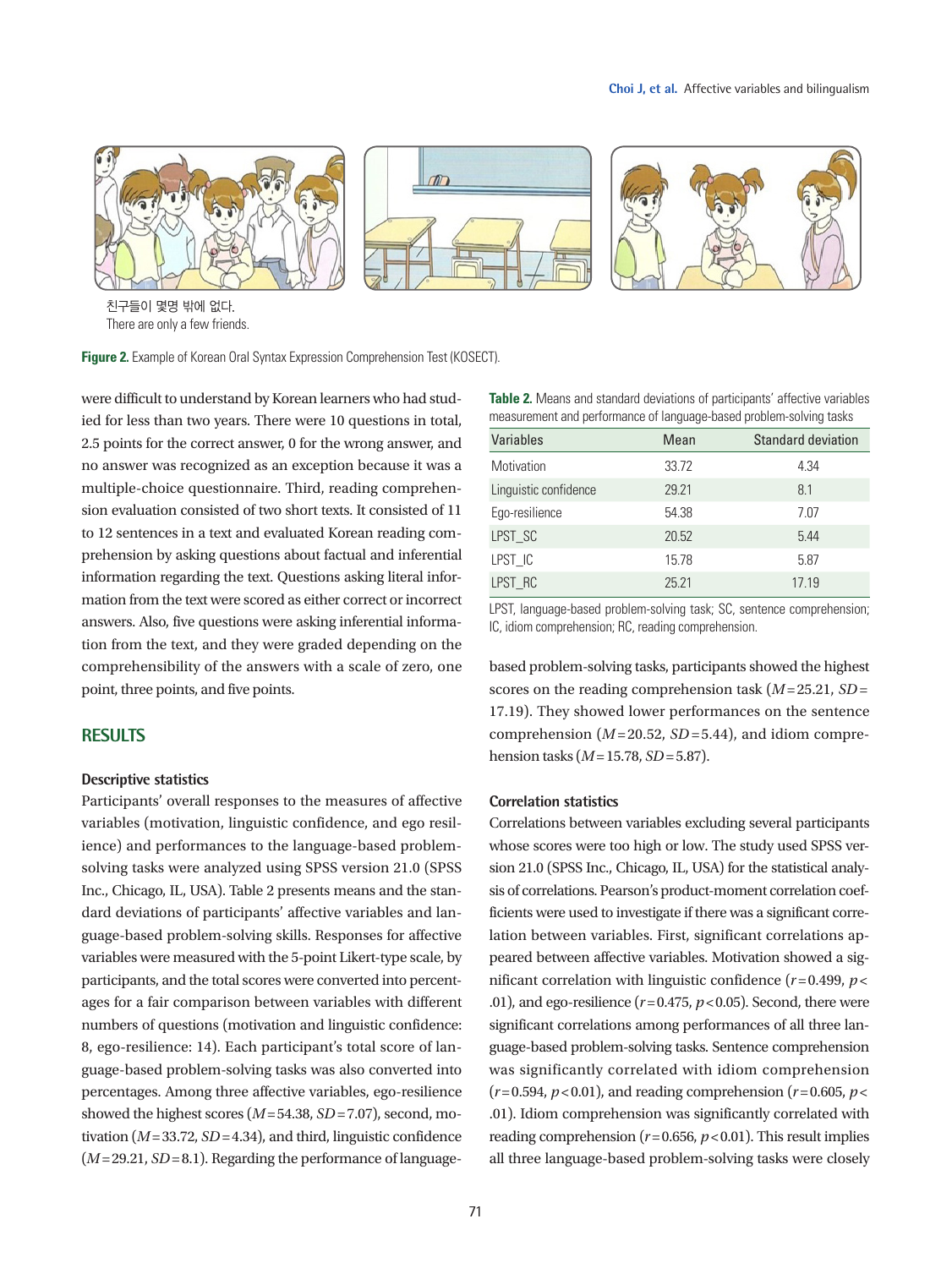related. Finally, correlation analysis showed linguistic confidence had a significant correlation with sentence comprehension ( $r = 0.536$ ,  $p < 0.01$ ), idiom comprehension ( $r = 0.393$ ,  $p$ <0.05), and reading comprehension ( $r$ =0.487,  $p$ <0.05). The correlational results are presented in Table 3 and each of the positive significant correlations is shown in Figure 3 through Figure 10.

## **Regression statistics**

A stepwise multiple regression analysis was conducted with an

**Table 3.** Correlations among variables

| Variables             | Linguistic<br>confidence resilience | Ego-     | LPST<br>SC | LPST<br>IC | LPST<br>RC |
|-----------------------|-------------------------------------|----------|------------|------------|------------|
| Motivation            | $0.499***$                          | $0.475*$ | በ በ41      | 0.183      | 0.180      |
| Linguistic confidence |                                     | $-0.018$ | $0.536**$  | $0.393*$   | $0.487*$   |
| Ego-resilience        |                                     |          | $-0.304$   | $-0.282$   | -N 0.92    |
| LPST SC               |                                     |          |            | $0.594**$  | $0.605**$  |
| LPST IC               |                                     |          |            |            | $0.656**$  |

LPST, language-based problem-solving task; SC, sentence comprehension; IC, idiom comprehension; RC, reading comprehension.

\**p*<0.05; \*\**p*<0.01.



**Figure 3.** Correlation between Linguistic Confidence and Motivation.



**Figure 4.** Correlation between Ego-resilience and Motivation.



**Figure 5.** Correlation between LPST\_SC and Linguistic Confidence.



**Figure 6.** Correlation between LPST\_IC and Linguistic Confidence.



**Figure 7.** Correlation between LPST\_IC and LPST\_SC.



**Figure 8.** Correlation between LPST\_RC and Linguistic Confidence.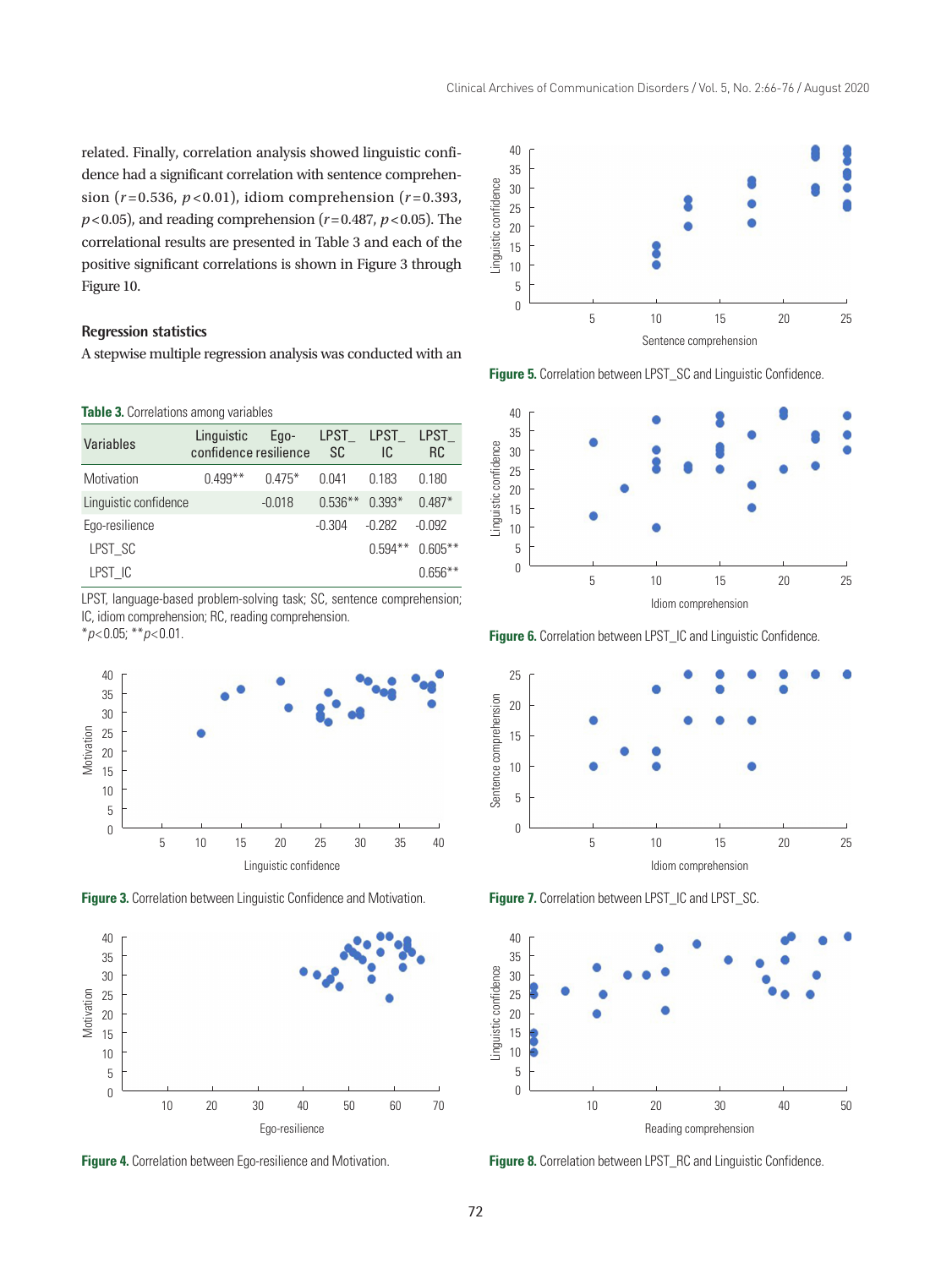



**Figure 9.** Correlation between LPST\_RC and LPST\_SC.

**Table 4.** Results of a stepwise multiple regression analysis

**Figure 10.** Correlation between LPST\_RC and LPST\_IC.

|                       |         |        | $R^2$ | Adj. $R^2$ | р          | <b>VIF</b> |
|-----------------------|---------|--------|-------|------------|------------|------------|
| Ego-resilience        | LPST IC | 4.487  | 0.163 | 0.127      | $0.045*$   | 1.000      |
| Linguistic confidence | LPST_IC | 6.326  | 0.365 | 0.307      | $0.007**$  | 1.022      |
| Linguistic confidence | LPST_SC | 10.900 | 0.322 | 0.292      | $0.003***$ | 1.000      |
| Ego-resilience        | LPST_SC | 11.458 | 0.510 | 0.466      | $0.000**$  | 1.078      |
| Linguistic confidence | LPST RC | 5.523  | 0.216 | 0.177      | $0.029*$   | 1.000      |
| Ego-resilience        | LPST_RC | 7.679  | 0.447 | 0.389      | $0.004***$ | 1.126      |

LPST, language-based problem-solving task; SC, sentence comprehension; IC, idiom comprehension; RC, reading comprehension. \**p*<0.05; \*\**p*<0.01.

independent variable being the total score of each affective variable (linguistic confidence, motivation, and ego-resilience), and a dependent variable being the total score of each language-based problem-solving task (sentence comprehension, idiom comprehension, and reading comprehension). As a result, the significant predictor of the total score of idiom comprehension was ego-resilience  $(F_{(1,23)}=4.487, p=0.045)$  and linguistic confidence increased the prediction of the performance of idiom comprehension  $(F_{(1,22)}=6.326, p=0.007)$ . The significant predictor of the total score of sentence comprehension was linguistic confidence  $(F_{(1,23)}=10.900, p=0.003)$  and ego-resilience was found as a predictor leading to a strong performance of sentence comprehension  $(F_{(1,22)}=11.458, p=0.000)$ . Linguistic confidence was also identified as the top significant predictor of the total score of reading comprehension  $(F_{(1,20)}= 5.523, p=0.029)$ and ego-resilience was found to strengthen the prediction of the performance of reading comprehension  $(F_{(1,19)}=7.679)$ , *p*=0.004). The regression results are presented in Table 4.

#### **DISCUSSION AND CONCLUSION**

In this study, motivation showed significant correlations with ego-resilience and linguistic confidence of bilingual adults learning Korean while residing in Korea. Also, three significant correlations were examined among the performance of language-based problem-solving skills: sentence comprehension and idiom comprehension, sentence comprehension and reading comprehension, and reading comprehension and idiom comprehension. Finally, linguistic confidence and egoresilience of bilingual adults significantly predicted the performance of all three language-based problem-solving skills.

As it is mentioned in the introduction, three languagebased problem-solving tasks measured different language domains. Sentence comprehension task measured syntax, reading comprehension task measured overall language comprehension as well as reading ability, and idiom comprehension task required cognitive load due to measurement of pragmatics and inferential ability. Through correlation analysis, results supported our prediction of the relationship among the language tasks. Significant positive correlations were found in all language-based problem-solving tasks, which suggest that they are systematically engaged with each other.

Although the conventional result of preceding studies reports the strong correlations between motivation and language learning, the motivation and the performance of all three language-based problem-solving skills did not show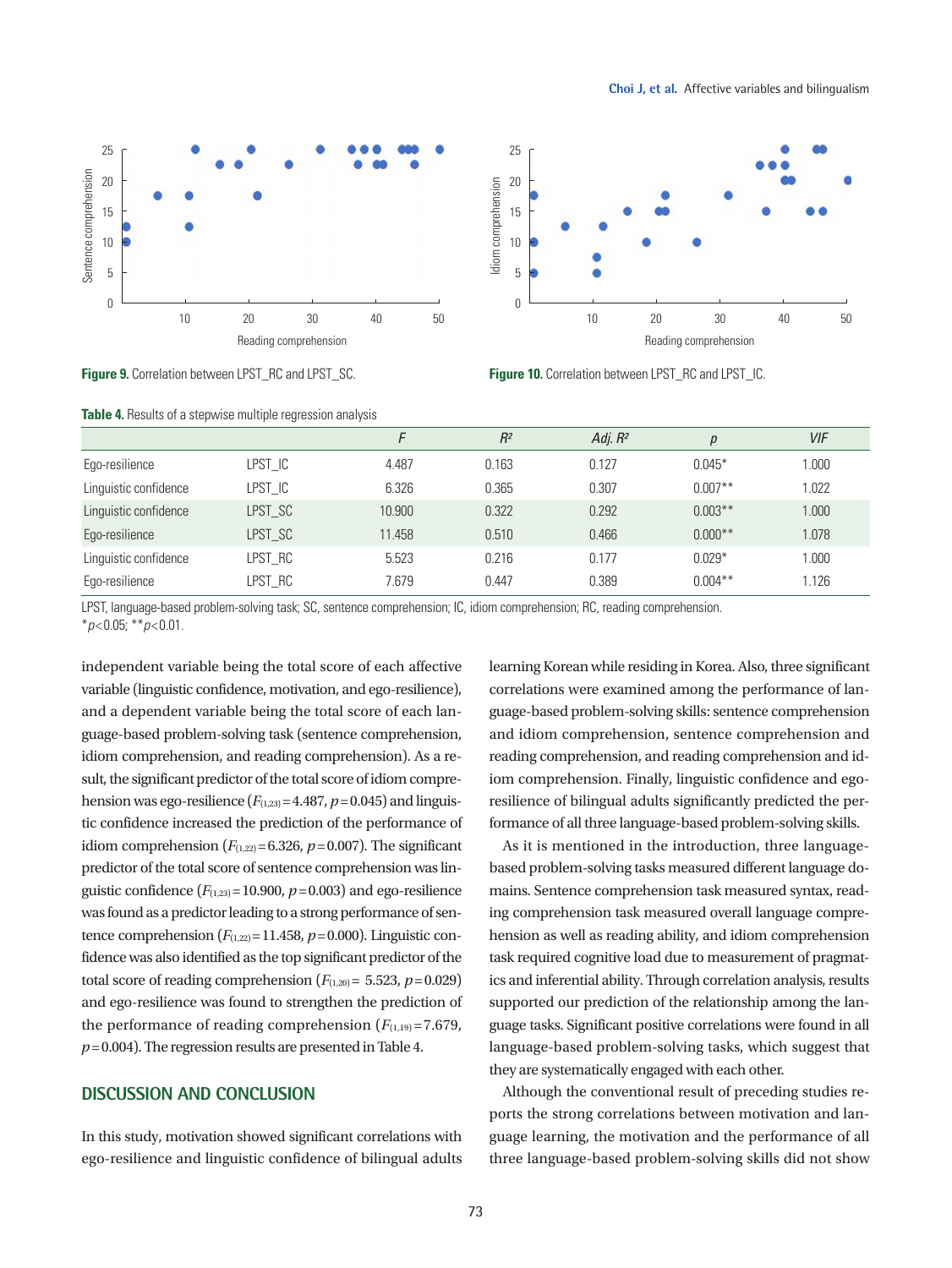static correlations and it was not a significant predictor. The motivation is an important affective variable that facilitates L2 learning [18], maintains efforts to reach a goal [4,5,19,20], and is a critical factor for successful learning of a foreign language [22]. However, our new result is closely connected to the preceding study and reported the motivation is a dynamic system depending on a learner's personal or environmental variables [20]. Additionally, learners can make changes in motivation while they progress, which is consistent with the argument in Lasagabaster [21] that it is difficult to accurately understand the concept of motivation because it changes individually over time. Relating this to our study, if the participants in this research did not currently study Korean when responding to the survey, and if time had passed since learning Korean, the motivation for learning Korean could have changed and their L2 motivation could have not been measured accurately. In addition, motivation without variability may have caused the result of not showing statistical correlations between motivation and language performance. Results proved that the duration of learning Korean and motivation are both correlated with linguistic confidence. Since high motivation sustains language learning [4,5,19,20], which results in long time for learning Korean, linguistic confidence, and language performance would be enhanced. This indicates motivation underlies language learning and without it, participants of this study would have not even come to Korea to learn Korean. As a result, all participants' relatively high motivation could have caused almost no variability in motivation.

Results provided evidence that among the affective variables, linguistic confidence significantly predicted all three language-based problem-solving tasks. The linguistic confidence indicates communication can be promoted adaptively and efficiently when using L2 [24,25]. These results are consistent with prior studies reporting linguistic confidence as an important predictor of foreign language ability [10]. A study of international students attending the University of Toronto in Canada found international students' confidence in English is positively linked adapting to life in America [27]. Linguistic confidence is one of the most important factors in forming the motivation to learn and use a second language. Thus, linguistic confidence predicts language ability as well as adaptation to a new environment. In a multicultural environment, the dynamic between a harmonious relationship and fear determines the frequency and affinity of contact with members of an L2 group [11]. If these contacts are relatively frequent and favorable, confidence will build up with the ability to speak in a

second language as well as adaptation to the new environment.

Along with linguistic confidence, the ego-resilience of the participants also predicted the performance of languagebased problem-solving tasks. Ego-resilience, resistance to stress, is a more comprehensive concept than elasticity. Egoresilience is the ability to control or reduce levels of tension and endurance depending on the situation [13-15]. Participants' personality responds positively and flexibly with egoresilience when faced with internal and external stresses or difficulties [15]. Even when a participant is dealing with the same external situation, the situation and time can change the ability to cope [13]. In this study, the period of learning Korean, and the length of living in Korea were diverse. Thus, the degree to which foreign Korean learners have adapted to the environment in Korea might have been different, and the level of tension and stress in learning Korean would have been also varied depending on the length of time spent learning Korean. Even with the possibility of differences in ego-resilience among the participants, ego-resilience strongly predicted the performance of the idiom comprehension task and increased the possibility of prediction in the sentence and reading comprehension task. Based on the research by Koh [36], cognitive skills are utilized better as ego-resilience gets higher and has features that affect adaptability and learning. The Idiom comprehension task requires cognitive load since it needs an inferential ability as well as pragmatics. It is expected that Korean language learners will also be influenced by how well they cope with the interference and stress caused by cultural and linguistic differences they experience when learning Korean as an L2 or L3 in Korea.

Socio-cultural adaptations and familiarities may vary depending on the length of residency. Thus, for future study, the effects of time changes in measuring motivation, linguistic confidence, and ego-resilience of bilingual people should be considered in exploring L2 learners. The learning circumstances for foreigners, who come to Korea specifically to study Korean, and their affective variables, are critical factors for learning a second language. Since the period of studying Korean and the length of residency in Korea may affect the performance of the tasks undertaken to measure language-based problem-solving skills, controlling factors should be considered.

The limitations of this study are as follows. First, it is hard to determine if the generalized correlation between the affective variables and language skills of bilingual adults with Korean as L2 represents the norms due to the limited number of par-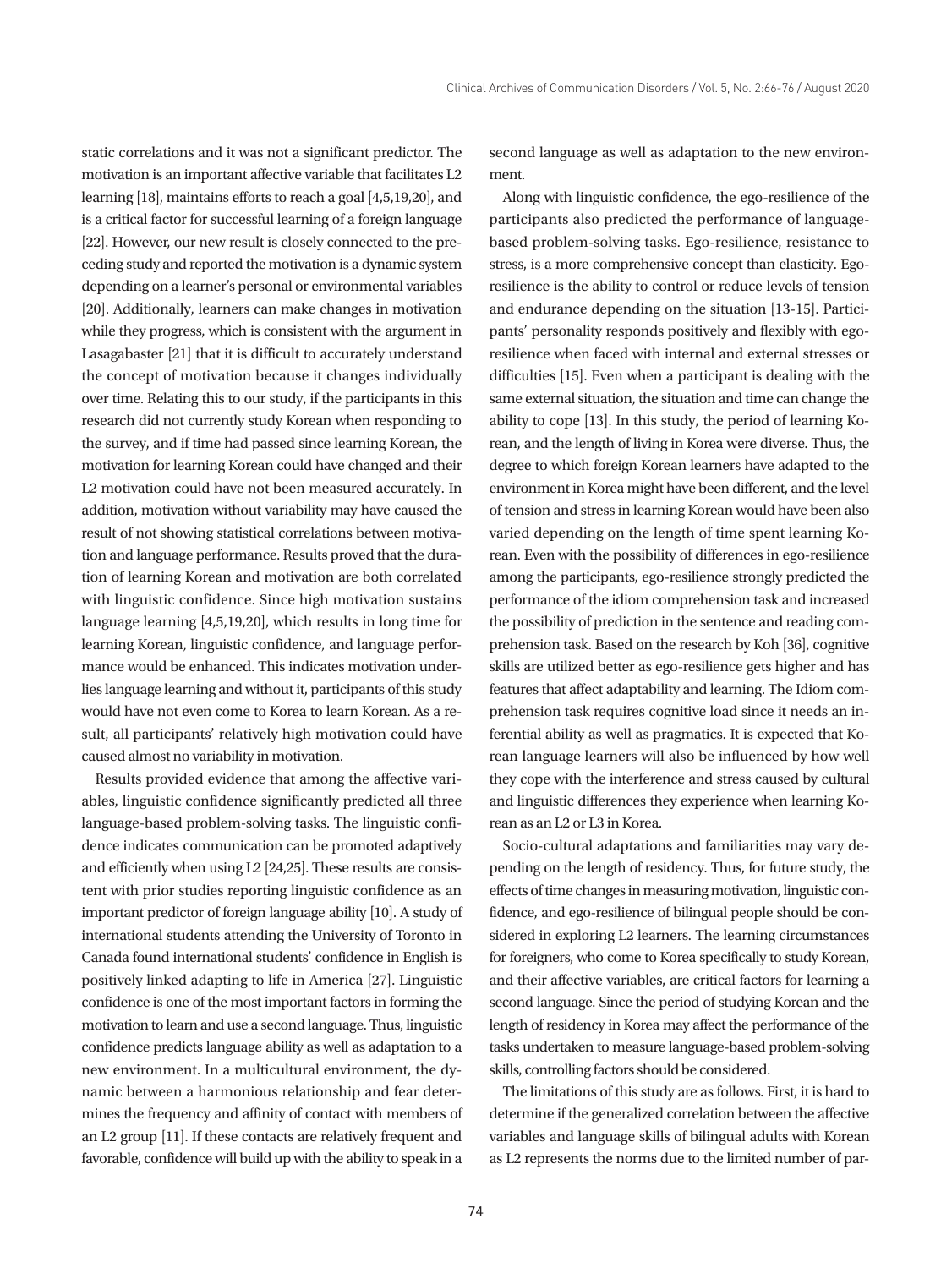ticipants in this survey. A future study with a higher number of participants will be more meaningful. In addition, participants' mother tongue (L1) and the academic backgrounds were not controlled. Therefore, the performance level of language-based problem-solving task difficulty in this research is likely to vary by participants.

Our suggestions for future research are as follows: future studies should consider that bilinguals' cognitive flexibility as significantly related to their second language learning. It is especially necessary to measure bilinguals' executive functions and find their implication on cognitive flexibility, which is widely known as a characteristic of bilingual speakers. Since many studies have explained bilinguals' cognitive flexibility in interfering situations between two different languages [45-47], it is worth exploring the correlation between executive functions, which represent bilinguals' cognitive flexibility, and bilinguals' second language learning and its use.

## **FUNDING**

This research was supported by the Ministry of Education of the Republic of Korea and the National Research Foundation of Korea (NRF-2018S1A3A2075274).

## **CONFLICT OF INTEREST**

No potential conflict of interest was reported by the authors.

## **REFERENCES**

- 1. Shih H. L2 Anxiety, self-regulatory strategies, self-efficacy, intended effort and academic achievement: a structural equation modeling approach. International Education Studies. 2019;12:24-35.
- 2. Pyun D, Kim J, Cho H, Lee J. Impact of affective variables on Korean as a foreign language learners oral achievement. System. 2014;47:53-63.
- 3. Bang S, Hiver P. Investigating the structural relationships of cognitive and affective domains for L2 listening. Asian-Pacific Journal of Second and Foreign Language Education. 2016;1:1-19.
- 4. Dörnyei Z. The psychology of the language learner: individual differences in second language acquisition. Lawrence Erlbaum Associates Publishers; 2005.
- 5. Zimmerman B, Schunk D. Motivation: an essential dimension of self-regulated learning. In: Zimmerman B, Schunk D, editors. Motivation and self-regulated learning. New York: Lawrence Erlbaum Associates; 2008. p. 3-11.
- 6. Gardner R. Social psychology and second language learning: The role of attitudes and motivation. London: Edward Arnold; 1985.
- 7. Gardner R. Integrative motivation and second language acquisition. Motivation and Second Language Acquisition. 2001;23:1-19.
- 8. Gardner R. Motivation and second language acquisition: the socio-educational model. New York: Peter Lang; 2010.
- 9. Clément R. Second language proficiency and acculturation: an investigation of the effects of language status and individual characteristics. Journal of Language and Social Psychology. 1986; 5:271-290.
- 10. Clément R, Dörnyei Z, Noels K. Motivation, self-confidence, and group cohesion in the foreign language classroom. Language Learning. 1994;44:417-448.
- 11. Clément R, Kruidenier B. Aptitude, attitude and motivation in second language proficiency: a test of Clément's Model. Journal of Language and Social Psychology. 1985;4:21-37.
- 12. Block JH, Block J. The role of ego-control and ego-resiliency in the organization of behavior. The Minnesota Symposium on Child Psychology. 1980;13:39-101.
- 13. Block J, Kremen A. IQ and ego-resiliency: conceptual and empirical connections and separateness. Journal of Personality and Social Psychology. 1996;70:349-361.
- 14. Kim Y, Lee S, Baik J. Cognitive correlates of complexity, accuracy, and fluency in L2 spoken and written production. Applied Linguistics. 2014;30:89-113.
- 15. Luthar SS, Cicchetti D, Becker B. The construct of resilience: a critical evaluation and guidelines for future work. Child Development. 2000;71:543-62.
- 16. Lamb M. A Self system perspective on young adolescents' motivation to learn English in urban and rural settings. Language Learning. 2012;62:997-1023.
- 17. Dörnyei Z, Ryan S. The psychology of the language learner revisited. New York: Routledge Taylor & Francis Group; 2015.
- 18. Deci E, Koestner R, Ryan R. Extrinsic rewards and intrinsic motivation in education: reconsidered once again. Review of Educational Research. 2001;71:1-27.
- 19. Oroujlou N, Vahedi M. Motivation, attitude, and language learning. Procedia-Social and Behavioral Sciences. 2011;29:994-1000.
- 20. Dörnyei Z, Ushioda E. Motivation, language identity and the L2 self. Bristol: multilingual Matters; 2009.
- 21. Lasagabaster D. English achievement and student motivation in CLIL and EFL settings. Innovation in Language Learning and Teaching. 2011;5:3-18.
- 22. Hashemian M, Soureshjani K. The Interrelationship of autonomy, motivation, and academic performance of persian L2 learners in distance education contexts. Theory and Practice in Language Studies. 2011;1:319-326.
- 23. Ushioda E. Motivation as a socially mediated process. In: Little D, Ridley J, Ushioda E, editors. Learner autonomy in the foreign language classroom: teacher, learner, curriculum and assessment. Dublin: Authentik; 2003.
- 24. Noels K, Pon G, Clément R. Language, identity, and adjustment: the role of linguistic self-confidence in the acculturation process. Journal of Language and Social Psychology. 1996;15:246-264.
- 25. Clément R, Bourhis R. Bilingualism and intergroup communica-